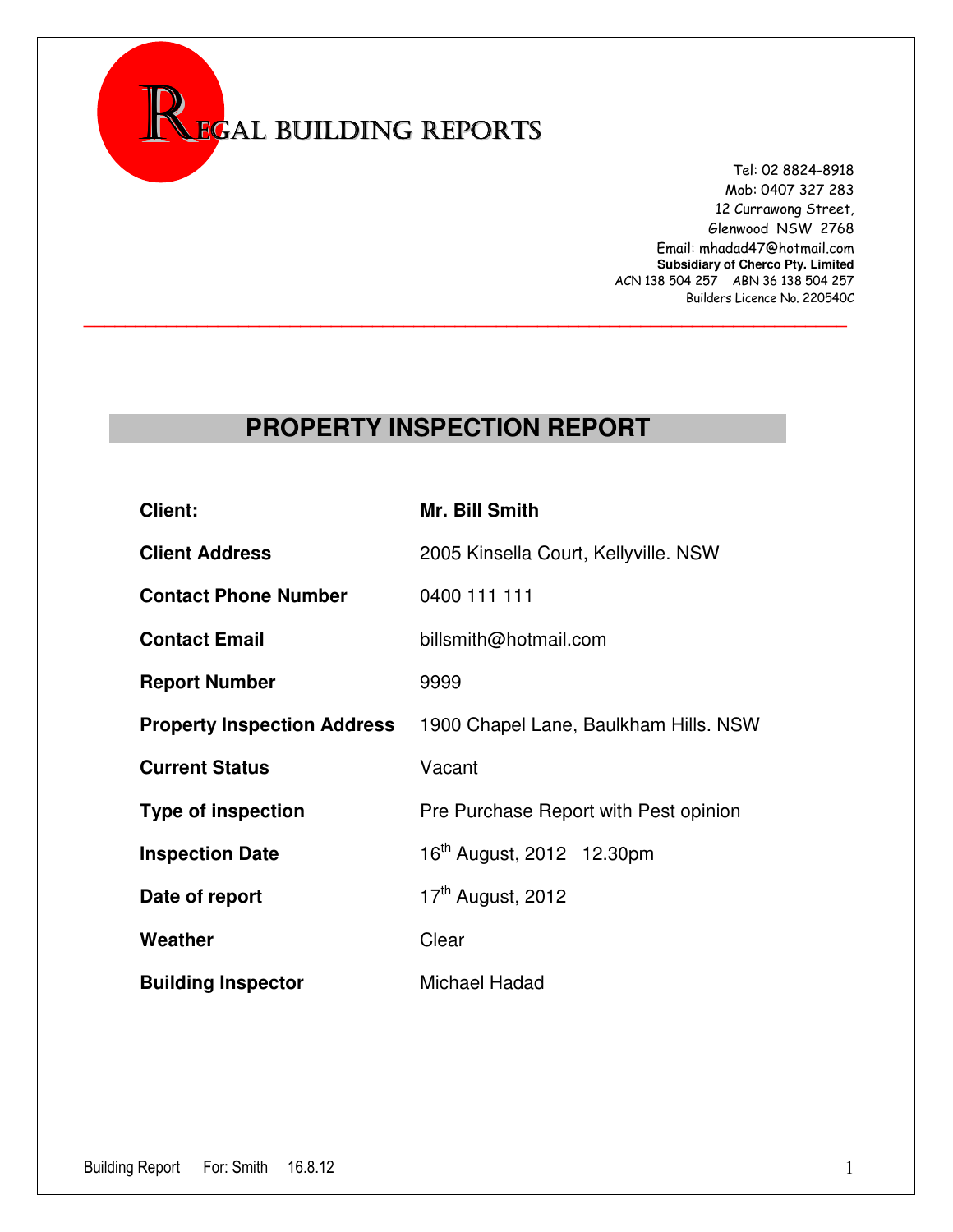## Section 1. Location / Street

The Subject Villa is part of a building complex of Strata Titled Villas. Well located in a relatively good part of Baulkham Hills.

The residence is serviced by a concrete driveway in good condition however showing signs of fatigue through the forces of time.

The property enjoys the service of underground electricity and has all required essential services.



**Photo 1 – External view of property** 

The stormwater servicing the property is in reasonable working order.

I estimate that the complex is in the area of 17 years old.

The said group of cluster homes has a good degree of advanced vegetation of which is well maintained.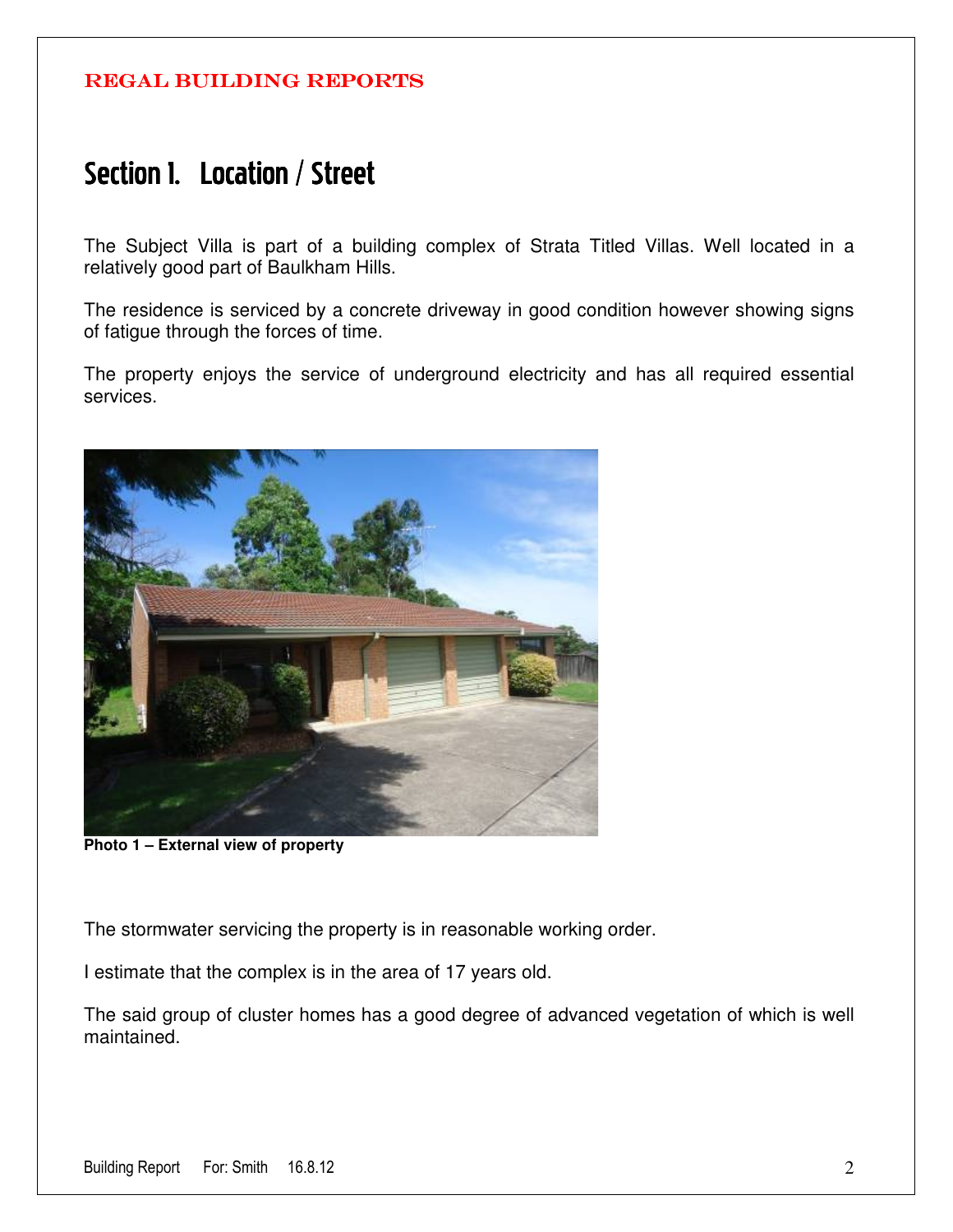

**Photo 2 – Showing vegetation and surrounds** 

# Section 2. External

The structure of the house is of brick veneer exterior walls of which are adequate and quite sound with no major cracking or subsidence evident. With gyprock sheeting to the inside walls and ceiling, concrete slab to the floor, concrete roof tiles in good condition for the age of the villa, roof structure of timber trusses, aluminium windows and sliding doors.



**Photo 3 – External surrounds**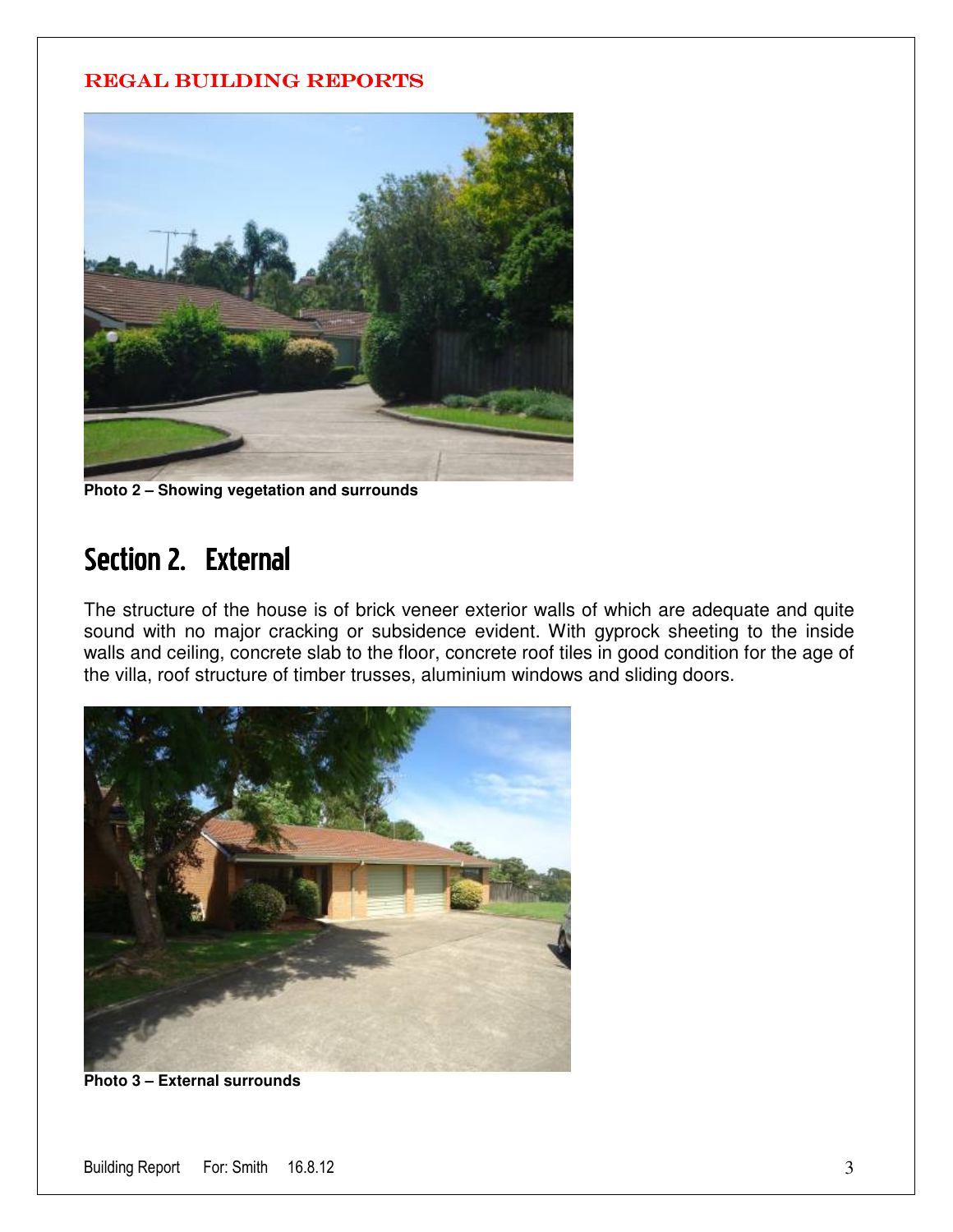The metal guttering and down pipes are in reasonable condition, however recommend that they be cleaned out, as they are cluttered with vegetation debris, of which will cause blockage and overflow also water penetration to the eaves.

The paving to the rear of the property has subsidence in certain areas due to soil movement – rectification required.



**Photo 4 – Distorted paving to back of property** 

The clothes line that was affixed to the brickwork has come away from its fixings  $$ rectification required.



**Photo 5 – Clothes line requires re-fixing to wall** 

Building Report For: Smith 16.8.12 4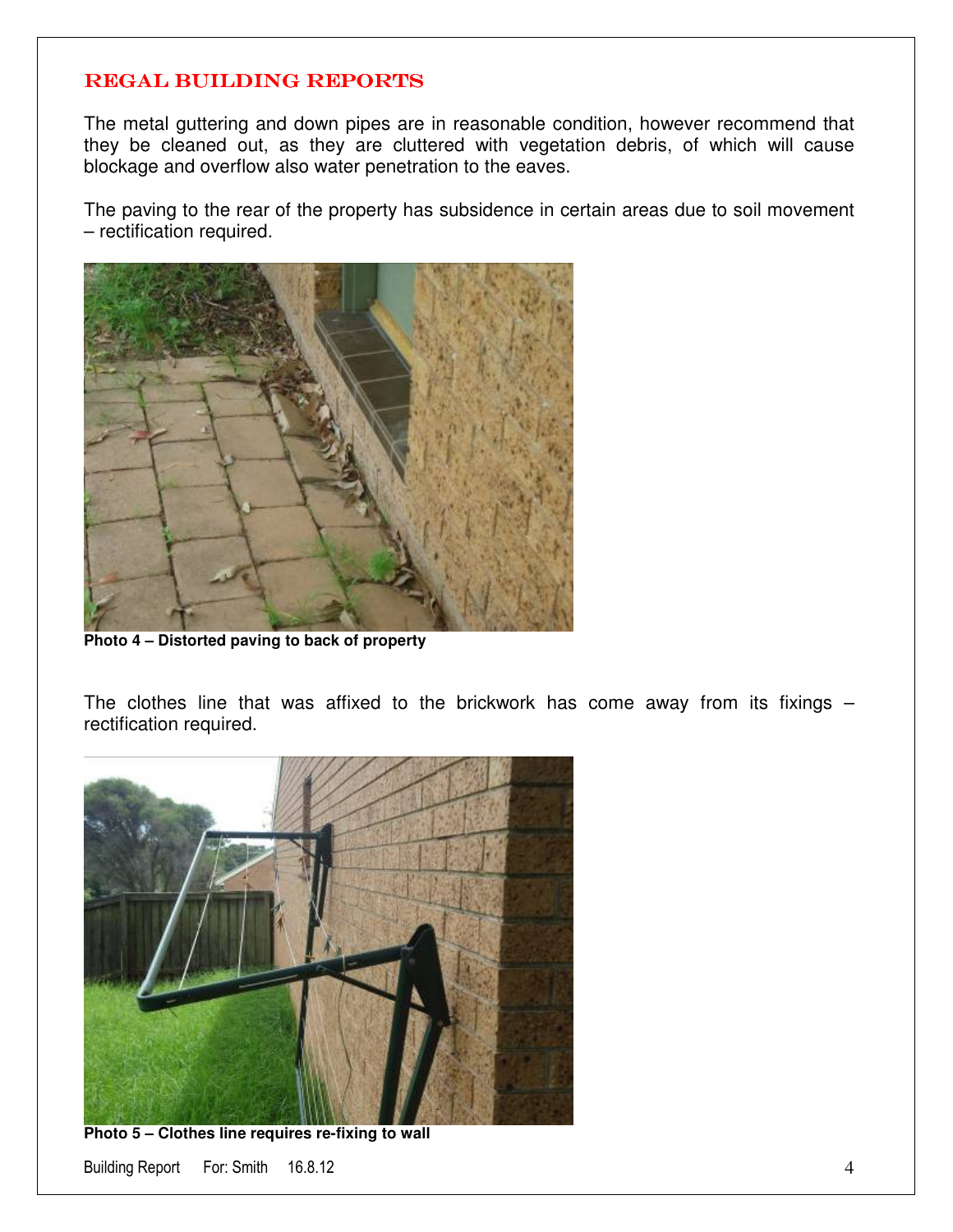Lapped and capped timber fence palings are in reasonable to poor condition as a result of the elements of weather and time – deteriorated.

The barge boards to the roof gable ends are somewhat deteriorated and fatigue has set in through the elements of weather. I recommend that the said boards be water proofed and painted in the near future, to prevent further deterioration of the timber.

The fibro sheeting in certain areas, namely under the front verandah, are showing signs of water penetration through the blockage of the roofing gutters. I recommend the sheeting to the said eaves to be cleaned and painted – recommend rectification.



**Photo 6 – Sheeting to eaves in poor condition** 

The ceramic tiles to the front entry have a degree of cracks and chipped tiles.



**Photo 7 – Ceramic tiles – chipped and cracked** 

Building Report For: Smith 16.8.12 5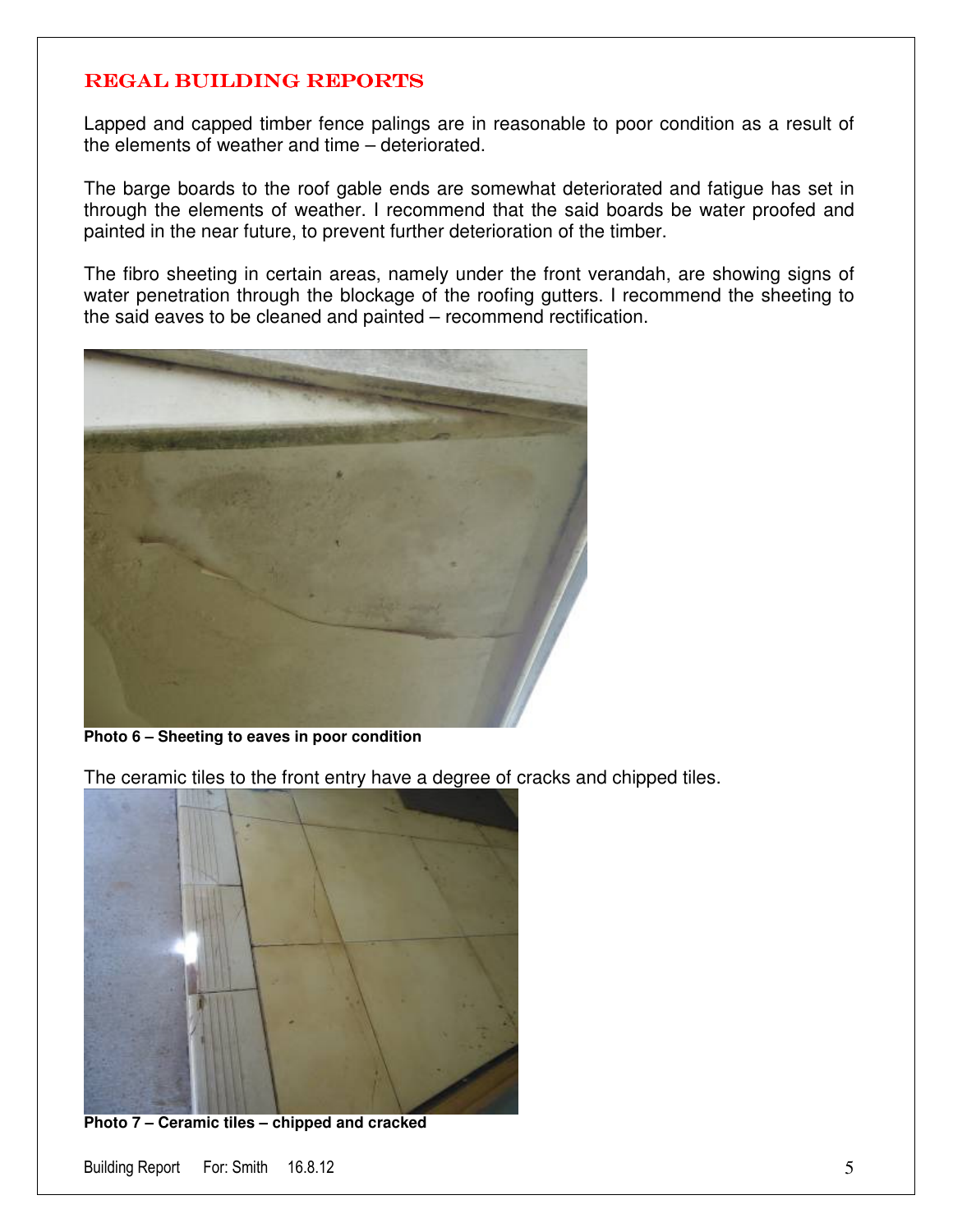### Section 3. Internal

Throughout the residence the paintwork has deteriorated to the point that a re-paint is required.

The water pressure throughout is quite good. This is usually a sign of good pipe work and plumbing to the villa, however there are several taps that require changing and servicing as they are sticky and stiff due to none servicing.

The insect screen to the dining room sliding door is damaged to the point that it is not effective – rectification recommended.

All sliding door and windows are in working order, but in relatively poor condition and require servicing.

Several of the ceiling light covers are missing.

The bath room tiles are in good order for the age of the house.

WC systems are in working order but again require a degree of servicing.

The concrete floor to the garage has a minor crack running through the centre. I do not view this as a major defect and no threat the structure of the property.

The roof structure being of timber trusses are in quite good order and the internal roof area is dry and sound.

All the internal doors and door locks are in working order and in reasonable condition for the age of the house.

I did not detect ant signs of major wood rot in the door jambs, architraves and skirting.

On inspection I did not detect any sign of active termite infestations to the exposed timbers. However although there was no visible signs of termite infestation, it is always a good idea to have the house treated for termites every two years.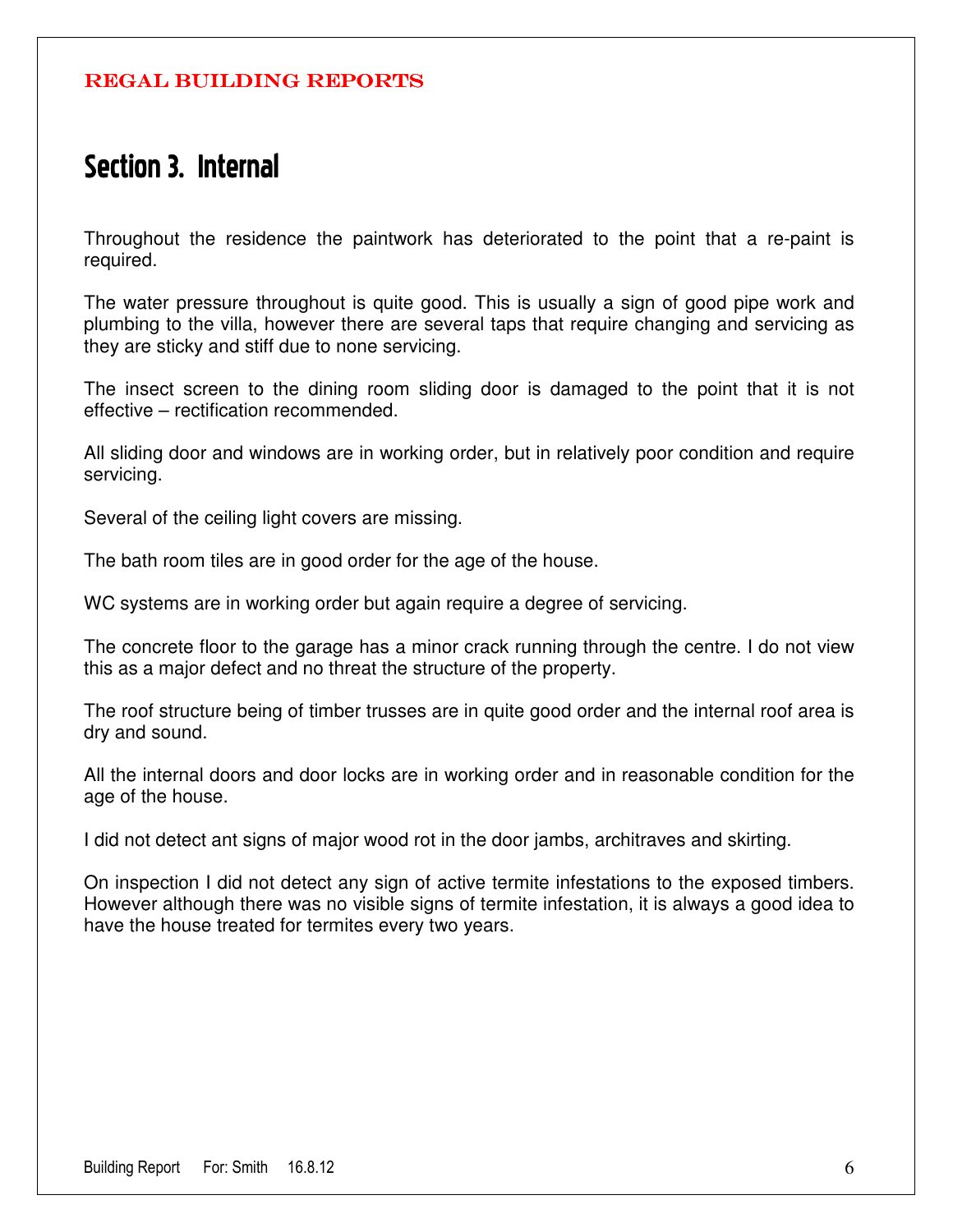I suspect that, at some point previously, there may have been a degree of water penetration to the garage ceiling that has since been rectified. However, the paintwork to the area has not been re-applied properly and is peeling away. Therefore, the paint work will have to be scrapped back and removed and the area re-painted.



**Photo 8 – Paintwork deteriorated to ceiling of Garage** 

## Section 4. Conclusion

I view the inspected villa to be in good condition in relation to the age of the building. However, there are items to the building that require attention as described in this report. I would recommend that the matters mentioned, of a defective and cosmetic nature, be attended to by a suitable tradesman as soon as practicable.

The comments and grading to this document are in relation to the age and price of the subject property.

| Very good                          |  | A |  |  |  |   |
|------------------------------------|--|---|--|--|--|---|
| Good                               |  | в |  |  |  |   |
| Reasonable                         |  | C |  |  |  |   |
| <b>Below average</b>               |  | D |  |  |  |   |
| Poor                               |  | Ε |  |  |  |   |
| <b>Stay Away</b>                   |  | F |  |  |  |   |
|                                    |  |   |  |  |  |   |
|                                    |  |   |  |  |  |   |
|                                    |  |   |  |  |  |   |
|                                    |  |   |  |  |  |   |
|                                    |  |   |  |  |  |   |
| Building Report For: Smith 16.8.12 |  |   |  |  |  | 7 |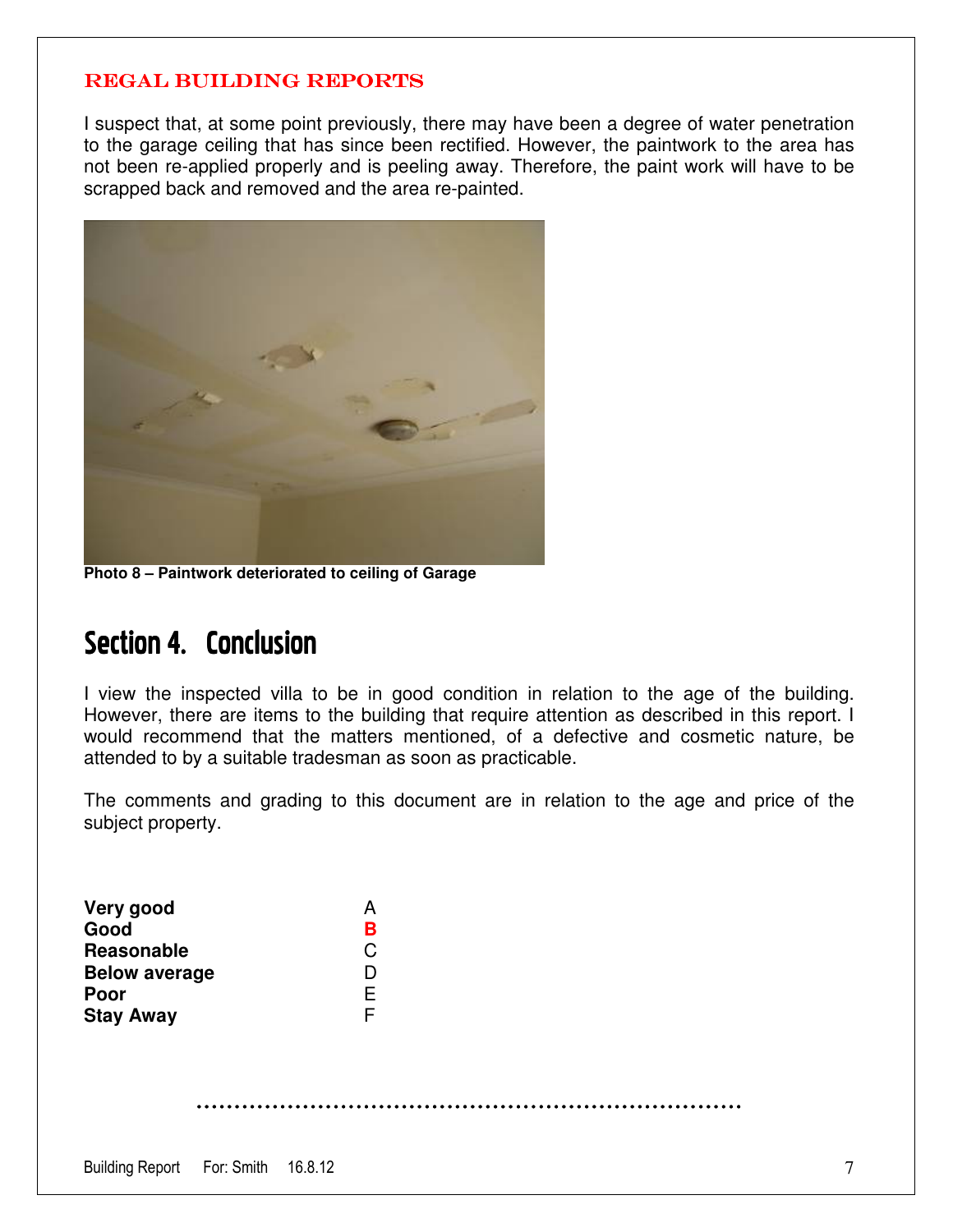#### **PAYMENT TERMS**

The report here becomes payable immediately on receipt of the report and invoice, regardless of any alterations that are to be made to the report. The works carried out will become payable on request of the subject works, or on receipt of the invoice for such works, Regal Building Reports does not run accounts. If payment is not received then clause 16 of the terms and conditions herein will apply.

The price quoted for the said report is for an email version of the reports with the exception of a dilapidation report, this version will not have the inspectors signature attached to the document, to acquire a hard copy of the report with the inspectors signature attached then an extra charge of 10% will apply.

### **NOTES**

Normally a building will have either major or minor faults regardless of the age. This report will record the condition of the building. This report is based upon a visual inspection of the building.

The condition of the building will be recorded as being either adequate, deteriorated or rectification required.

Adequate means, in view of the age, type or condition of the building, that it is of acceptable standard without the need for any repair to be made in the short term.

Deteriorated means that the building referred to has a minor fault or defect  $-$  a matter which, in view of the age, type or condition of the building, does not require substantial repairs or urgent attention (These items may include minor blemishes, corrosion, cracking, weathering, general deterioration, unevenness and physical damage to material and finishes)

Rectification required means that the building referred to has deteriorate to a condition where it is now not at an acceptable condition and repairs or attention is now required.

This is a standard report and has been carried out in accordance with Australian Standards. This report should not be seen as an all-encompassing report dealing with a building from every aspect. Rather it should be seen as a reasonable attempt to identify any significant defects visible at the time of the inspection. Whether or not a defect should be regarded as significant depends to a large extent upon the age and type of building.

The Australian Standard states that it is unrealistic for the consultant to comment on minor defects and imperfections in the standard property report.

This report excludes:

- 1. Any item which is the subject of a special purpose property report.
- 2. Any area or item which was not, or could not be inspected by the consultant.
- 3. Any matter which is not within the consultant's expertise.
- 4. Any matter, the inspection or assessment of which is solely regulated by statute.
- 5. Swimming pools, spas, and saunas

Suggested other inspections and reports:

Timber Pest Inspection **Asbestos Inspection** Mould Inspection<br>Alarm/Intercom/Data **Alaccess** Council Plan Inspections **Constanting Report** Alarm/Intercom/Data Council Plan Inspections Estimating Report<br>
Electrical Inspection Mechanical Services Appliance Inspection Electrical Inspection **Mechanical Services** Appliance Inspection<br>
Structural (Engineer) Hydraulics Inspection Plumbing Inspection Drainage Inspection Air Conditioning Inspection Geotechnical Inspection Swimming Pool Inspection Fire/Chimney Inspection Gas fitting Inspection

Hydraulics Inspection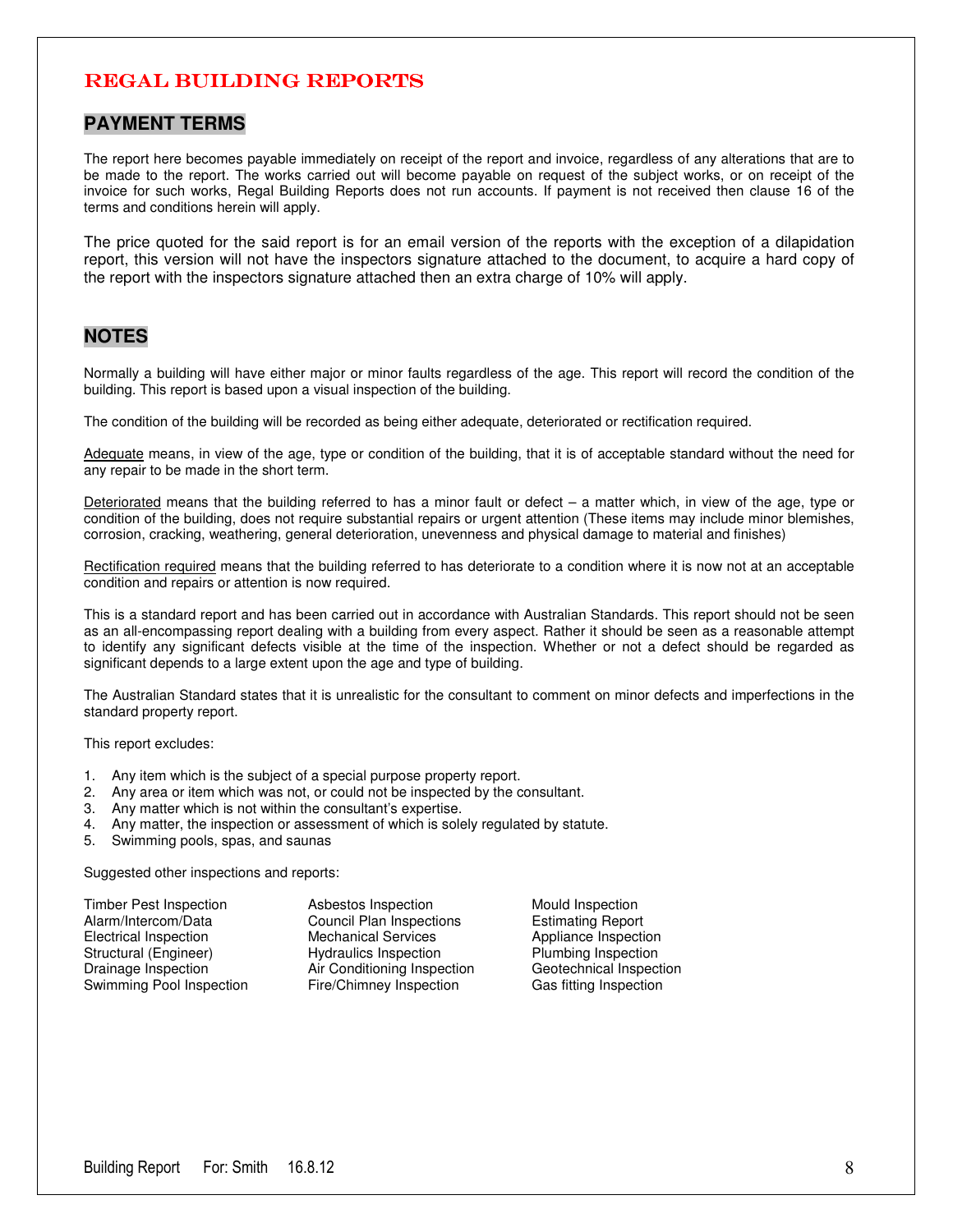#### **TERMS AND CONDITIONS**

1. This report is private and confidential and is for the purchaser's reference only. The report may not be reproduced or copied in whole or in part by any other person or company and is protected by Copyright.

2. Disclaimer of Liability to third parties: This report is made solely for the use and benefit of the Client named on this report. No liability or responsibility whatsoever, in contract or tort, is accepted to any third party who may rely on the Report wholly or in part. Any third party acting or relying on the Report does so at their own risk.

3. Minor defects or standard defects such as shrinkage cracks in concrete may not be noted or recorded in this report as their presence is not likely to affect the value or quality of the property.

4. This report refers to the condition of the property at the date of inspection. No responsibility is accepted in respect of any matter nor evident on, or in respect of any change or deterioration occurring after the date of inspection.

5. The purchaser acknowledges and accepts that this report does not detail any item listed or assume that any such item is included in the report, further any specialist item such as pest inspection, the nature of timber infestation or rot, structural engineering, legal records, boundary positions, survey details, electrical or plumbing services or the like, are not covered in this report or the inspectors knowledge.

6. Omissions from this report. Should any omission have occurred in the preparation of this report whether it be by lack of access, the failure of the inspector to note such defects or by way of a typing omission or error, the purchaser acknowledges that neither the inspector nor Regal Building Reports shall be held liable in any way for the omission.

7. Owner's consent. In the event of a pre-purchase report, the purchaser, or the agent shall be responsible for obtaining the owner's consent prior to this report being prepared. The purchaser indemnified Regal Building Reports and its inspector against any resulting action being taken due to the non-obtaining of such permission or consent.

Further, the purchaser or his Agent or Solicitor will make arrangements with the owner for all areas to be made available for inspection prior to the date of inspection, ie stored furniture, locked doors etc, will be removed or unlocked. Access with be obtained safely by a 2.1 meter step ladder internally and a 3.6 meter ladder externally.

8. Limitation of Liability within services supplied and covered by the Trade Practices Act 1974, as amended, specifically supplied for personal, household and domestic use. In the event of a breach of a condition as warranty implied by the Act the liability of Regal Building Reports shall be limited at Regal Building Reports' discretion to the supplying of the services again.

9. Compliance with Legislation or Standards. The purchaser acknowledges that they will not hold Regal Building Reports or the company's inspector responsible for any omissions from the report in relation to the Local Governments Acts or the Building Code of Australia or the Australian Standards or any other legislation or statute ordinances.

10. Non-Visual Defects: The purchaser acknowledges that they will not hold Regal Building Reports or the Company's inspector responsible for failure to include any such effect, whether it was present at the time of the inspection or occurred at a later time or defects which may occur in adverse weather (eg. Leaking roof in the event of rain which was not falling at the time of the inspection.)

Defects can not be detected in any areas of the property where the manifestation of the defect is not evident upon visual examination under conditions applying at the time of inspection. This would include such things as leaking roofs and gutters and blocked drains for example.

We have not inspected woodwork on other parts of the structure which are covered, unexposed or inaccessible and we are therefore unable to report that any such part of the structure is free from defects.

11. Known defects: The purchaser or the purchaser's Agent or Solicitor shall notify Regal Building Inspections or the Company's inspector if they are aware of any defects or problems with the property to be inspected.

12. Visual Inspection: This report is based upon a visual inspection on those areas of the property to which access is available at the time of the inspection. Should a visual inspection not be possible due to obstructions or obstacles or the installation of materials such as brickwork, gyprock surface coverings, fixtures and fittings, furniture, plant, soil, built-incupboards, carpet, etc those areas cannot be inspected, accordingly, should defects exist behind such obstacles, the purchasers acknowledge that they will not hold Regal Building Reports or the company's inspector responsible for any omission from the report.

Only areas with means of access such as trap doors or manholes or other suitable openings will be inspected.

Building Report For: Smith 16.8.12 9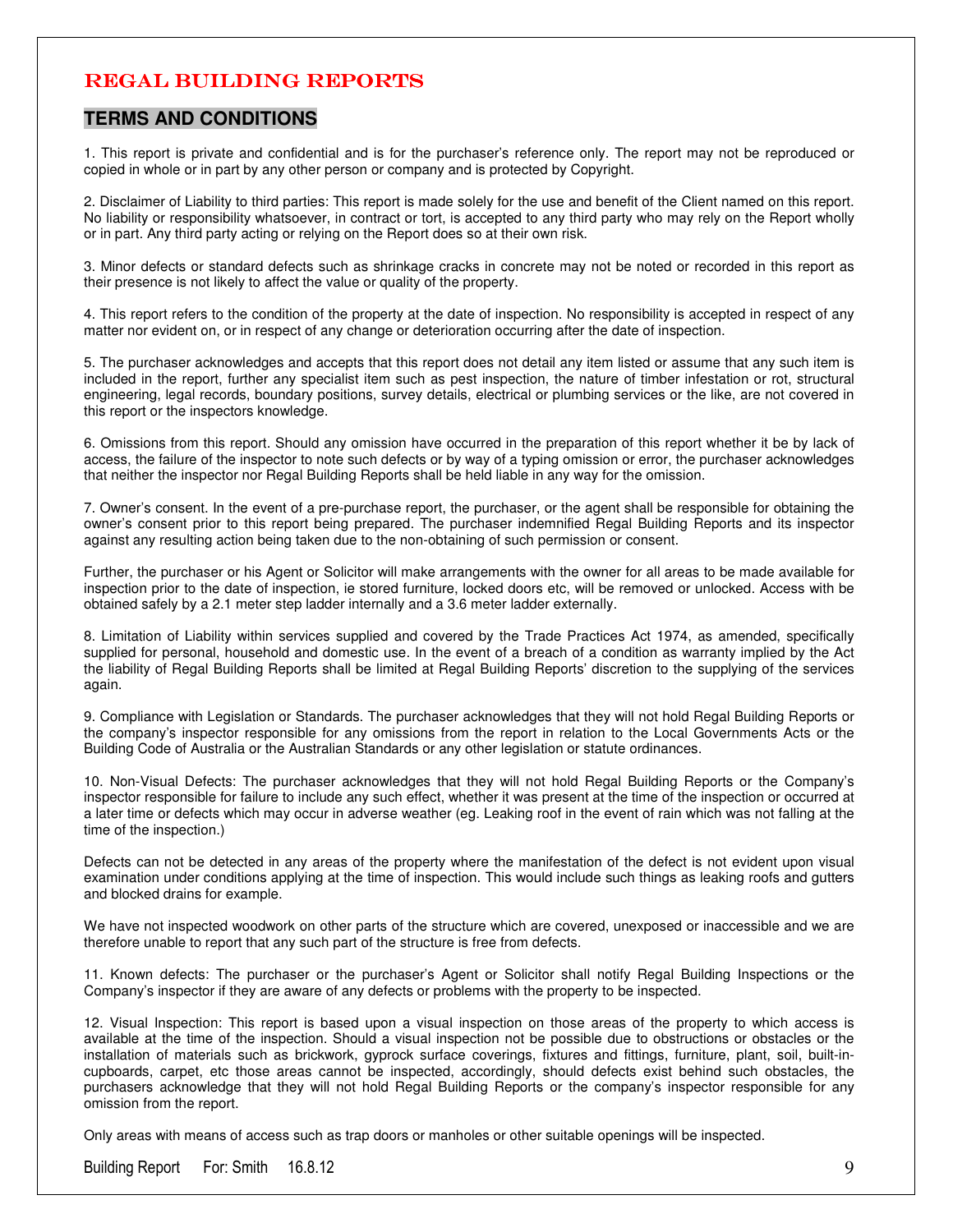13. Asbestos disclaimer: No inspection for asbestos was carried out at the property and no report on the presence or absence of asbestos is provided. If during the course of the inspection asbestos or materials containing asbestos happened to be noticed then this may be noted as general remarks. Buildings built prior to 1982 may have all and or ceiling sheeting and other products including roof sheeting that contains asbestos. Even buildings built after this date up until the early 90's may contain some asbestos. Sheeting should be fully sealed. If concerned or if the building was built prior to 1990 you should seek advice from a qualified asbestos removal expert as to the amount and importance of the asbestos present and the cost of sealing and removing. Drilling cutting or removing sheeting or products containing asbestos is a high risk to people's health.

14. Estimating Disclaimer: Any estimates provided in this report are merely opinions of possible costs that could be encountered, based on the knowledge and experience of the inspector and are not estimates in the sense of being a calculation of the likely costs to be incurred. The estimates are not a guarantee or quotation for work to be carried out. The actual cost is ultimately dependent upon the materials used, standard of work carried out, and what a contractor is prepared to do the work for. It is recommended in all instances that multiple independent quotes are sourced prior to any work being carried out. The inspector accepts no liability for any estimates provided throughout this report.

15. Drought Disclaimer: During long periods of drought, foundation settlement can cause cracking to walls, ceilings etc. These cracks may appear after the inspection within the contract settlement period.

16. Payment of Inspection Report: The purchaser shall pay to Regal Building Reports the agreed fee. Clients are requested to pay prior to release of the report. In the event of ongoing or follow-up reports, or time spent on the matter commissioned, we require payment on receipt of invoice.

Should clients exceed out terms we reserve the right to apply an extra charge of \$100. If we are forced to resort to debt collection methods, we reserve the right to charge \$230 debt collection administration charge and a 10% commission to the debt collection agency, as well as a 3.5% per month interest charge on the debt owed, including any other costs or charges incurred.

17. Cancellation of Report: Should the purchaser or his Agent or Solicitor wish to cancel a report for any reason that the cancellation shall be in writing or by fax. Any costs incurred up to the time of cancellation will be due and payable.

18. Acceptance of Terms and Conditions: The purchasers acknowledge that they have read the terms and conditions herewith scheduled and that they agree to those terms and conditions.

19. Exclusion from Report: Inspection or testing of pipe work or drains, electrical, mechanical or air conditioning installations, alarms, saunas, spa or pool equipment, hot water heaters, lifts or inclinators, fire protection equipment, fir places or heaters, washing machines, white goods, ducted vacuum systems, pumps.

20. Exclusion from Standard Property Inspection: Although standard property inspections can provide invaluable expert advice, they do not cover everything. For example, the consultant normally would not check the adequacy of the following:-

Footings Concrete damp course Electrical installations Plumbing, drainage, gas fitting Air conditioning Garage door opening mechanisms Swimming pools and pool equipment Fireplaces and chimneys Alarm systems and smoke detectors Intercom systems Soft floor coverings (carpet/lino) Appliances Paint coatings Hazards

Whether or not services have been used for some time prior to an inspection being carried out will affect the detection of leaks and other defects. For example, in the case of a shower enclosure, the absence of any dampness at the time of inspection does not necessarily mean that the enclosure will not leak.